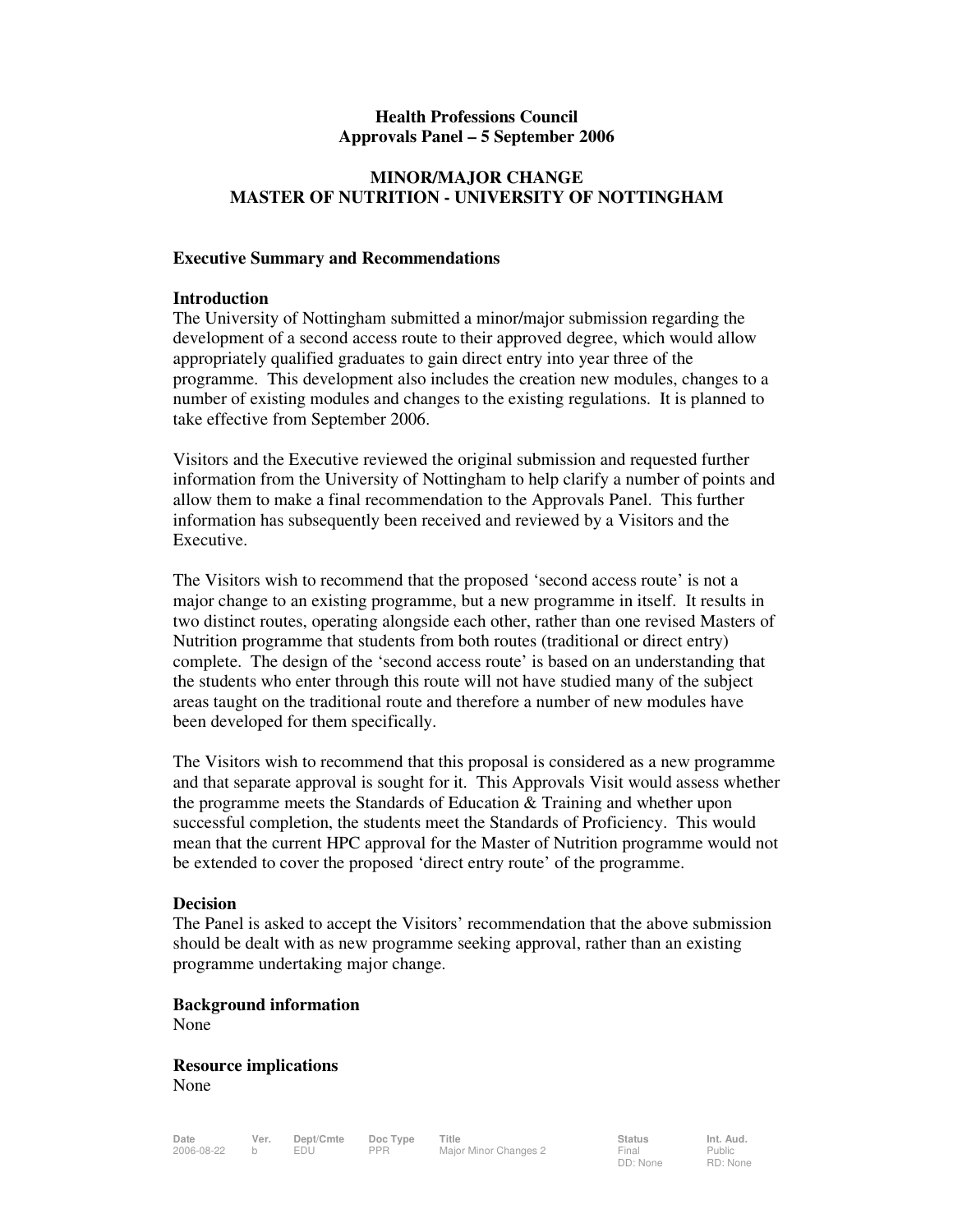**Financial implications**  None

**Appendices**  Visitors Report

**Date of paper**  22 August 2006

Date Ver. Dept/Cmte Doc Type Title<br>2006-08-22 b EDU PPR Major Minor Changes 2 Final Public

Status<br>Final<br>DD: None

Public RD: None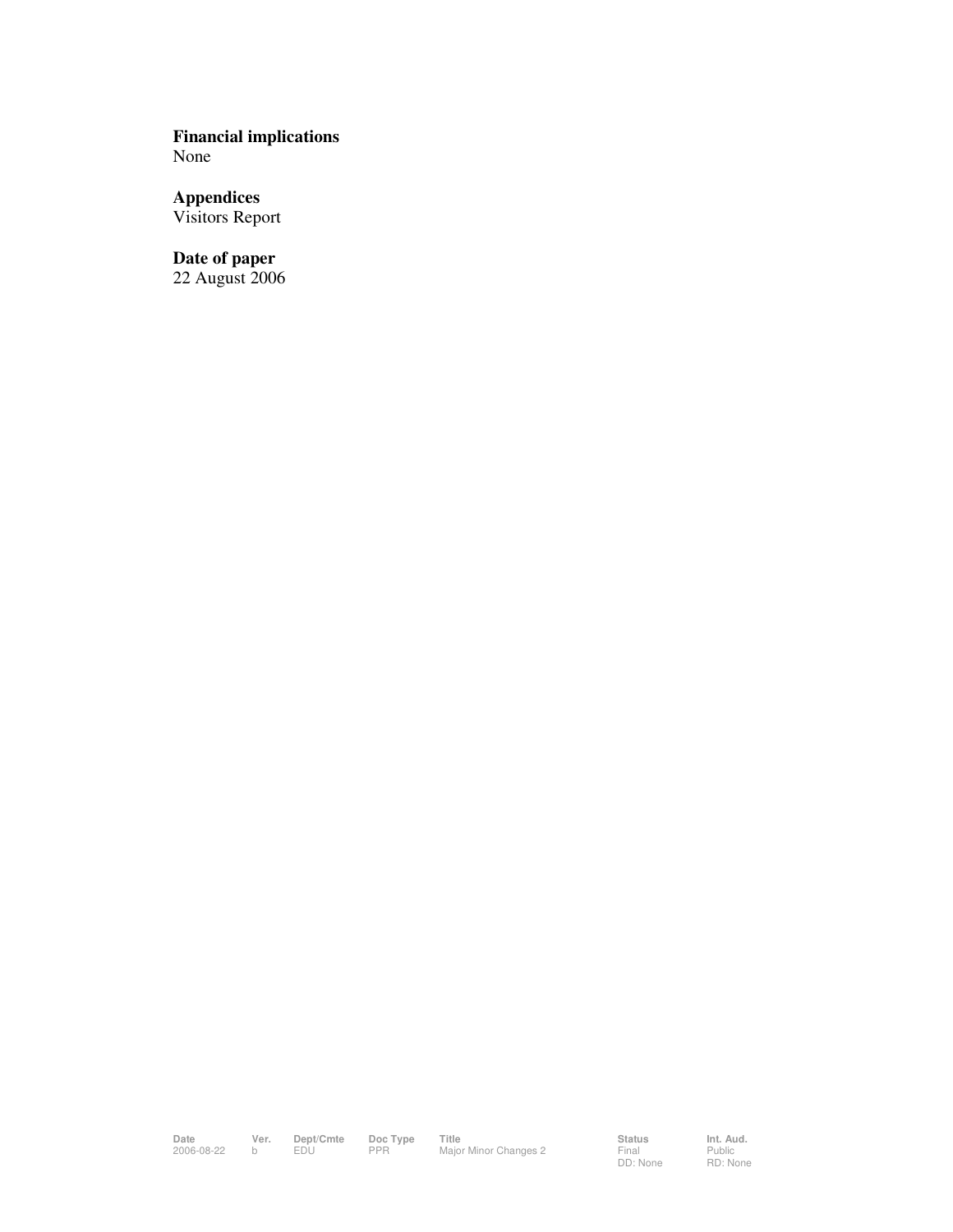

# **Visitors' Report Major/Minor Change**

# **Section One: Programme Details**

| Name of awarding intuition                       | University of Nottingham              |
|--------------------------------------------------|---------------------------------------|
| <b>Programme title</b>                           | <b>Master of Nutrition</b>            |
| Name of site where the programme is<br>delivered | University of Nottingham              |
| <b>Name of School or Faculty</b>                 | Faculty of Medicine & Health Sciences |
| <b>Mode of Delivery</b>                          | Full time                             |
| <b>Duration of programme</b>                     | 4 years                               |
| Visitor(s)                                       | Gill Pearson                          |

# **Please list the documents submitted by the education provider, in support of the major/minor change form:**

Module information Policy on APEL Mapping of Standards of Proficiency Programme specification of 2 programmes Direct entry to Year 3 & 4 year programme Minutes of Contract Review Meeting 16.12.05 Minutes of Course Management Group 9.11.05 Academic Appeals Policy & Procedure University requirements for the provision by Schools of personal support for students General Policies on Assessment Code of Practice for Placement Learning Programmes Learning & Teaching strategy for Dietetics Staff CVs Interim School Plan 2006/7 – 2008/9 Information Services strategy 2003 – 2005 Approval and monitoring process for Practice Placements

# **Please provide a summary of the proposed changes below.**

Introduction of a route for direct entry to the programme at Year 3. Students will be given APEL for years 1 & 2; they will then take some  $2<sup>nd</sup>$  and  $3<sup>rd</sup>$ year modules with students on the 4 year programme, some modules written just for them, and they will do the work based placements with the students on the 4 year programme.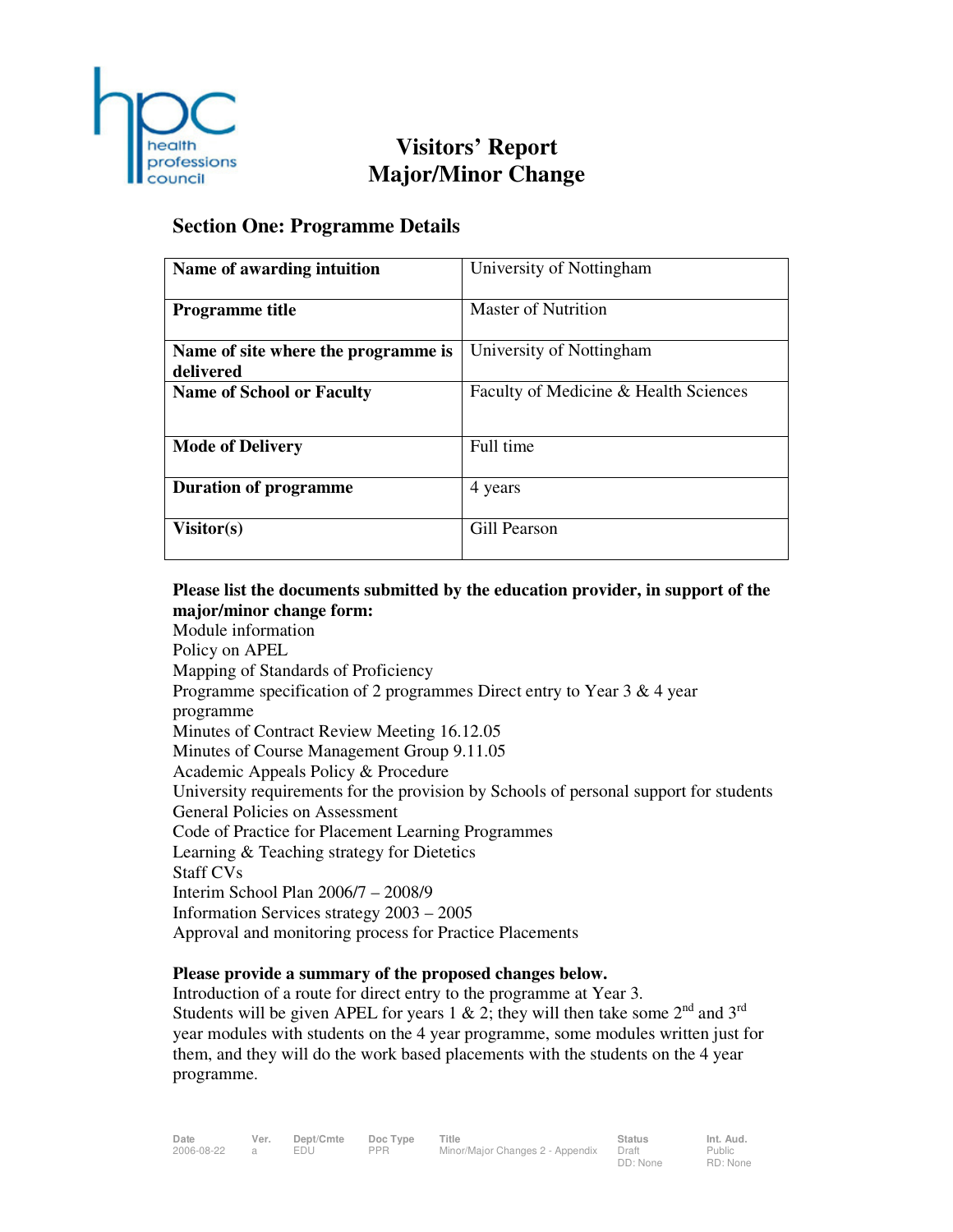# **Section 2: Recommendation of the Visitor(s)**

Visitors' are asked to select one of the following recommendations –

 $\Box$  The following documentation is requested (please list below) before a final recommendation can be made -

If the option is to pursue a major change route more documentation would be required to show how the direct entry students met all the learning outcomes of the approved 4 year programme.

Evidence is also required to show how placements will be found for these additional students

- $\Box$  The programme has undergone a minor change  $\&$  continues to meet the Standards of Education and Training. Upon successful completion, students will meet the Standards of Proficiency.
- $\Box$  The programme has undergone a major change, but continues to meet the Standards of Education and Training. Upon successful completion, students will meet the Standards of Proficiency.

*(If you have comments to make, which may be useful when considering future annual monitoring and/or minor/major change submissions, please list these on the following page)* 

 $\Box$  The programme has undergone a major change and an Approvals visit is required to consider the following Standards of Education and Training - SET 1, SET 2, SET 3, SET 4, SET 5 & SET 6 (delete as appropriate)

*(Details of the rationale behind this decision and the focus for the suggested visit should be listed on the following page)* 

## *See below*

This request is not really a major change to an existing programme but is presenting a new programme. Students on the new route will not have studied many of the subject areas that are in the approved route, (and which are required by SET 4.2) new modules are being developed for them and although they take a number of existing modules they will not have studied the pre-requisites for these modules. If the University wants to continue with this application they should apply for a new programme approval or reconsider the current plans.

To opt for the latter they would need to ensure students entering the existing programme at year 3 have covered the entire learning outcome delivered in years 1 & 2, so that they are able to study on the existing modules and meet both the prerequisite requirements but also have covered all relevant subject areas as identified in SOP 3.